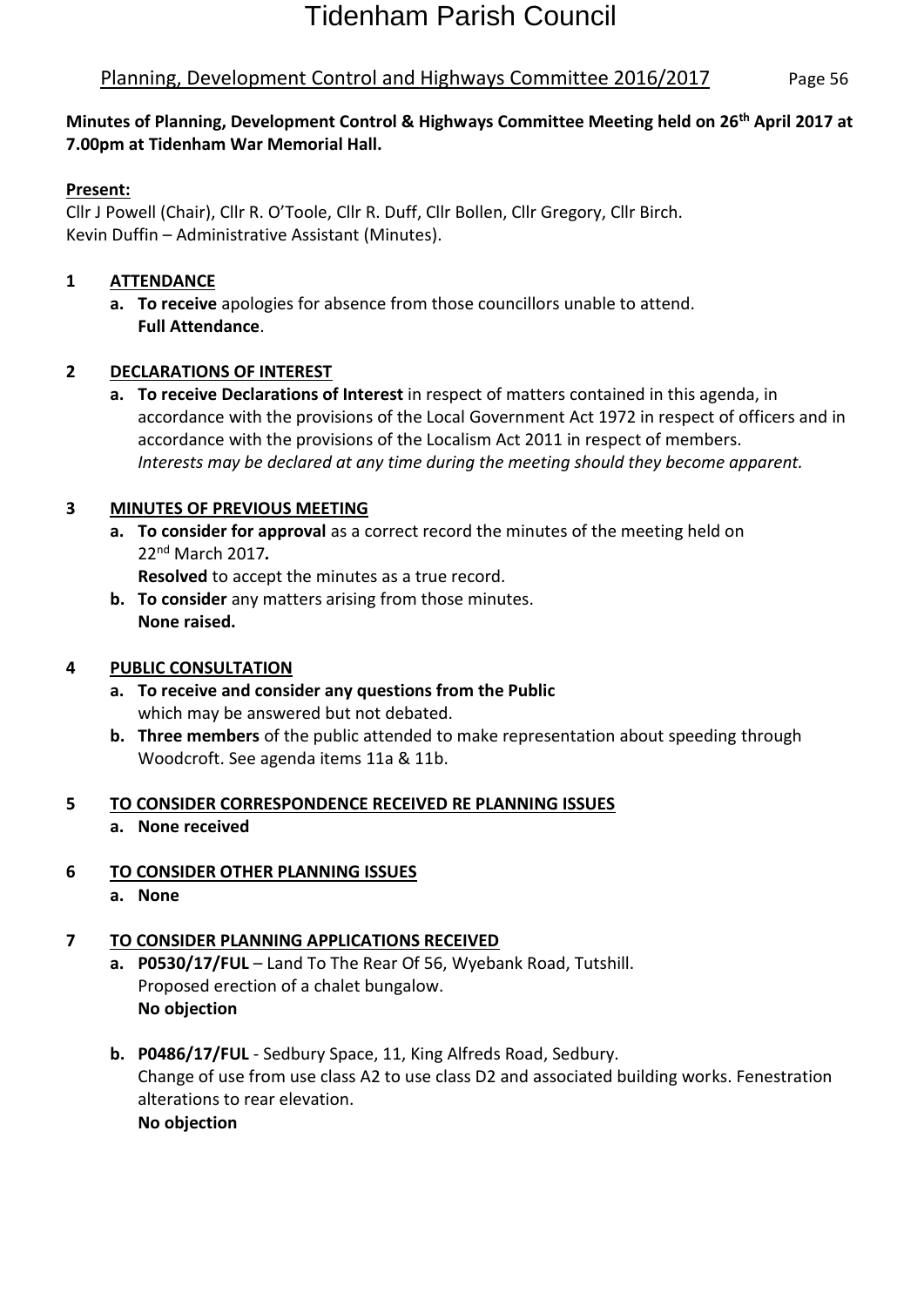## Planning, Development Control and Highways Committee 2016/2017 Page 57

- **c. P0454/17/FUL** Land At Whirls End, Beachley Road, Sedbury. [Erection of two detached dwellings. Provision of a new vehicular access and associated works.](https://publicaccess.fdean.gov.uk/online-applications/applicationDetails.do?activeTab=summary&keyVal=ON5ZEZHIM0I00) **No objection.** Note: [The committee was concerned about potential parking issues on the road](https://publicaccess.fdean.gov.uk/online-applications/applicationDetails.do?activeTab=summary&keyVal=ON5ZEZHIM0I00)  which the case officer [will be asked to take into consideration.](https://publicaccess.fdean.gov.uk/online-applications/applicationDetails.do?activeTab=summary&keyVal=ON5ZEZHIM0I00)
- **d. P0570/17/FUL** Sandsend, Beachley Road, Tutshill. [Proposed two storey gable extension \(with ground floor study and W.C and first floor en](https://publicaccess.fdean.gov.uk/online-applications/applicationDetails.do?activeTab=summary&keyVal=OO1ERAHI0AF00)[suite\). Single storey rear sun lounge extension.](https://publicaccess.fdean.gov.uk/online-applications/applicationDetails.do?activeTab=summary&keyVal=OO1ERAHI0AF00)  **No objection**
- **e. P0504/17/FUL** 8, Loop Road, Beachley. [Erection of a replacement dwelling including external terrace. Demolition of existing dwelling.](https://publicaccess.fdean.gov.uk/online-applications/applicationDetails.do?activeTab=summary&keyVal=ONIK7OHIM1Y00)  **No objection**
- **f. P0412/17/COU** The Village Inn, Sedbury. [Change of use of unit to a mixed use unit to bake and sell cakes. \(part-retrospective\).](https://publicaccess.fdean.gov.uk/online-applications/applicationDetails.do?activeTab=summary&keyVal=OMUVFOHILZ400) **[No objection](https://publicaccess.fdean.gov.uk/online-applications/applicationDetails.do?activeTab=summary&keyVal=OMUVFOHILZ400)**

#### **8 TO NOTE PLANNING DECISIONS TAKEN BY FODDC AND GCC**

- **a. P0429/17/PJ3PA** Sedbury Space, 11, King Alfreds Road, Sedbury. [Prior approval for change of use of Class A2 office and drop in centre to a community facility](https://publicaccess.fdean.gov.uk/online-applications/applicationDetails.do?activeTab=summary&keyVal=OMWVLPHI0AF00)  [falling within Class D2.](https://publicaccess.fdean.gov.uk/online-applications/applicationDetails.do?activeTab=summary&keyVal=OMWVLPHI0AF00)  **Application Withdrawn**
- **b. P0016/17/DISCON** Land South Of Gloucester Road, Tutshill. Discharge of condition (06) - [Archaeological Investigation of outline application](https://publicaccess.fdean.gov.uk/online-applications/applicationDetails.do?activeTab=summary&keyVal=OLOL6XHILU400)  [P1911/15/OUT.](https://publicaccess.fdean.gov.uk/online-applications/applicationDetails.do?activeTab=summary&keyVal=OLOL6XHILU400)  **Approved.** Note: Partial discharge of condition

#### **The following applications are all approved:**

- **c. P0122/17/FUL** 4, Woodcroft Close, Woodcroft. [Proposed conversion of garage to form hobby/study room and replacement of flat roofs with](https://publicaccess.fdean.gov.uk/online-applications/applicationDetails.do?activeTab=summary&keyVal=OKAD5MHI0AF00)  [hipped roof \(part-retrospective\).](https://publicaccess.fdean.gov.uk/online-applications/applicationDetails.do?activeTab=summary&keyVal=OKAD5MHI0AF00)
- **d. P0302/17/FUL** Uplands, Rosemary Lane, Stroat. [First floor extension to existing single storey to create en-suite to existing master bedroom.](https://publicaccess.fdean.gov.uk/online-applications/applicationDetails.do?activeTab=summary&keyVal=OM0XN9HILVA00)
- **e. P0265/17/FUL** 2, Loop Road, Beachley. [Erection of a detached single storey garage and provision of driveway.](https://publicaccess.fdean.gov.uk/online-applications/applicationDetails.do?activeTab=summary&keyVal=OLNYYJHILTU00)
- **f. P0121/17/FUL** 9, Orchard Farm, Close. [Erection of a two storey extension to side elevation. Erection of a conservatory and decking to](https://publicaccess.fdean.gov.uk/online-applications/applicationDetails.do?activeTab=summary&keyVal=OKABW2HI0AF00)  the [rear of the property. Demolition of existing garage.](https://publicaccess.fdean.gov.uk/online-applications/applicationDetails.do?activeTab=summary&keyVal=OKABW2HI0AF00)
- **g. P0320/17/NOMAT** Dalbury, Mopla Road, Tutshill. Non-material amendment to application P1642/15/FUL to change the roofing material.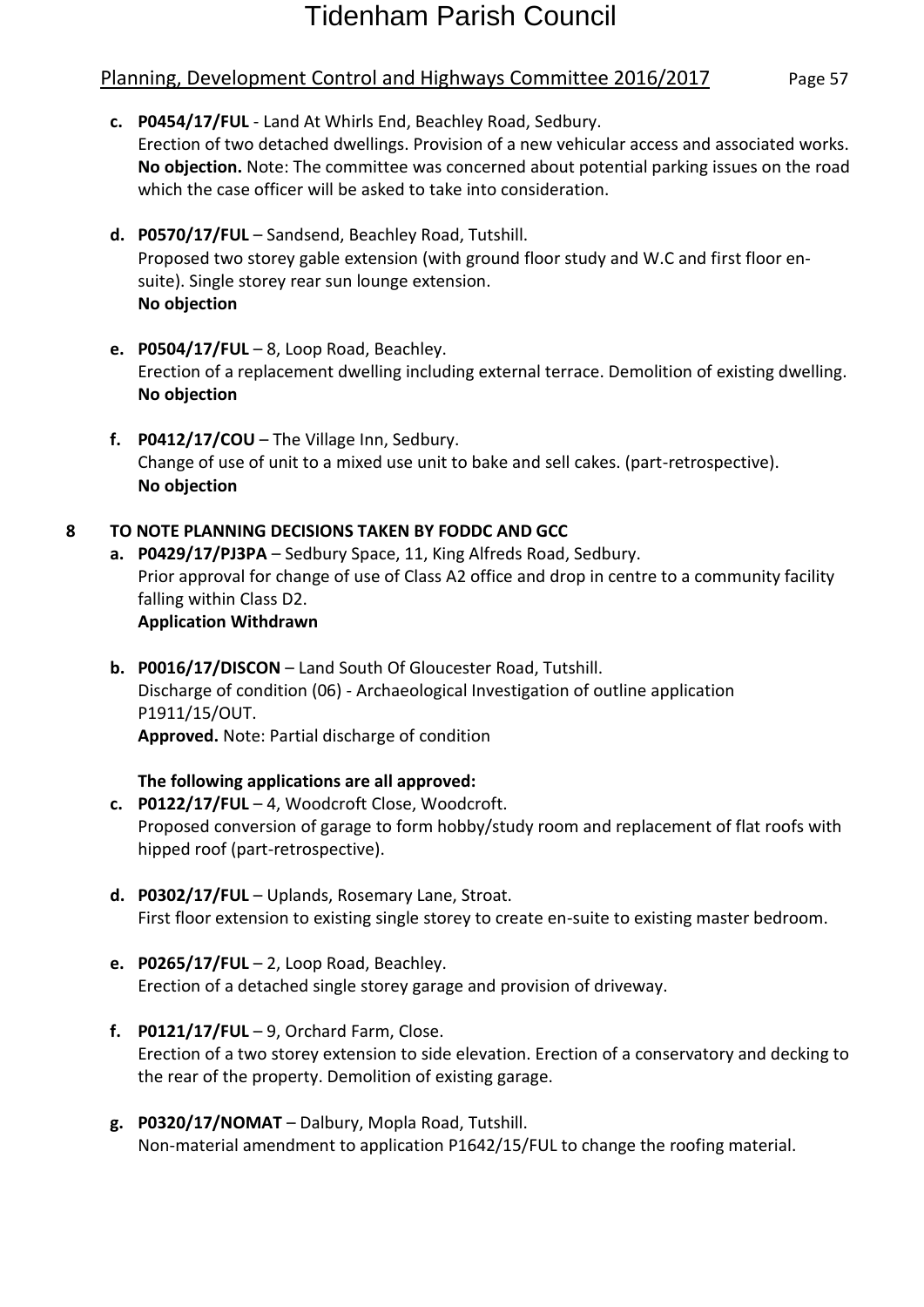## Planning, Development Control and Highways Committee 2016/2017 Page 58

#### **9 TO REPORT ON PLANNING DECISIONS TAKEN UNDER DELEGATED POWERS (s101)**

- **a. P0429/17/PJ3PA** Sedbury Space, 11, King Alfreds Road, Sedbury. [Prior approval for change of use of Class A2 office and drop in centre to a community facility](https://publicaccess.fdean.gov.uk/online-applications/applicationDetails.do?activeTab=summary&keyVal=OMWVLPHI0AF00)  [falling within Class D2.](https://publicaccess.fdean.gov.uk/online-applications/applicationDetails.do?activeTab=summary&keyVal=OMWVLPHI0AF00)  **No objection**. Note – the application was later withdrawn.
- **b. P0399/17/FUL** The Paddocks, Coleford Road, Woodcroft. [Two storey extension, double garage and porch to existing dwelling. Change of use of existing](https://publicaccess.fdean.gov.uk/online-applications/applicationDetails.do?activeTab=summary&keyVal=OMT6DVHILYK00)  [garage office space. \(Revised scheme\).](https://publicaccess.fdean.gov.uk/online-applications/applicationDetails.do?activeTab=summary&keyVal=OMT6DVHILYK00)  **No objection**

#### **10 TO REPORT ON PLANNING ENFORCEMENTS AND APPEALS**

**a. None**

#### **11 TO CONSIDER CORRESPONDENCE RECEIVED RE HIGHWAY ISSUES**

- **a. To consider** email (1) received regarding speeding in Woodcroft.
- **b. To consider** email (2) received regarding speeding in Woodcroft.

The authors of both emails were represented at the meeting and spoke about the problems of speeding through Woodcroft. Council members outlined the ongoing communication with GCC Highways, the Gloucestershire Road Safety Partnership and Police regarding speeding and parking issues on Gloucester Road and the B4228 in Tutshill and Woodcroft. However, the Parish Council has no direct powers regarding highway issues; hence the speakers were advised to escalate the issue to their District County Councillors, their County Councillor and their MP. In general the traffic heading north through Woodcroft presents a greater problem due to the layout of the road and parking on the southbound side.

The existing illuminated sign (indicating 30mph is exceeded) is aimed at southbound traffic and would possibly be more effective facing northbound traffic. An illuminated sign showing actual speed of north-bound traffic would be preferable and should be considered. **Resolved** to pass on the two emails and the points noted above to Highways, the Road Safety Partnership and the Police, and to request a speed survey at strategic points.

#### **12 TO REPORT ON HIGHWAY ISSUES**

- **a.** Speeding in the Parish. *See agenda items 11a & 11b.*
- **b.** State of the A48 road surface.
	- *A full survey has been ordered by GCC Highways Dept.*
- **c.** Grass verge and paved area in front of the Kebab shop in Sedbury. *The area has been repaired, but not to a good standard. Grass seeding still required.*
- **d.** Litter picking the steps from Beachley Rd to the A48. *Due to the steep gradient volunteers from the National Mountaineer Council to help.*
- **e.** Castleford Hill gullies blocked & general state of road surface. *The gullies will be cleared but the road surface does not meet the safety criteria for repair.*
- **f.** Cap on the number of trucks parked in the Bounds yard. *There is no cap in the planning approval.*
- **g.** Potholes outside 29, Inner Loop Road. *The potholes not circled do not meet the criteria for repair.*